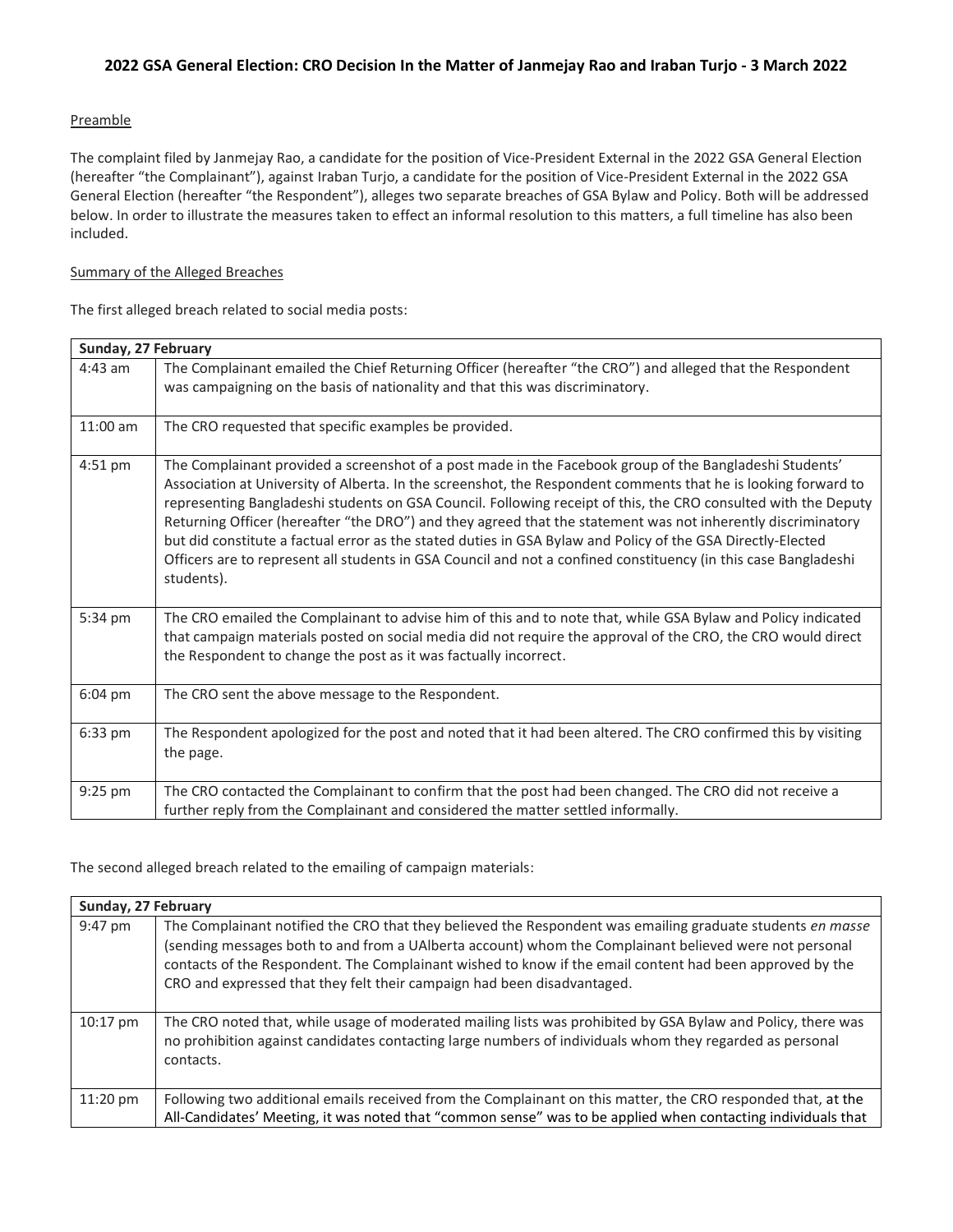a candidate believed to be personal contacts. The CRO noted that candidates may believe they are contacting "personal contacts" and should clearly advise people receiving their messages that they can opt out of receiving future ones, which was a feature of the Respondent's messages. The CRO advised the Complainant that if the individuals who had directly received the emails responded saying that they did not wish to receive future emails and then did, then that would be a violation of regulations and those parties should be encouraged to notify the CRO directly if their request to not receive further emails was ignored. Regarding whether or not the Respondent had sought approval from the CRO for the messages, the CRO's confirmed that their approval had not been sought and that they would address this.

| $11:34 \text{ pm}$ | The CRO contacted the Respondent to provide an explanation and correct the issue.                                                                                                                                                                                                                                                                                                                                                                                                                                                                                                                                                                           |
|--------------------|-------------------------------------------------------------------------------------------------------------------------------------------------------------------------------------------------------------------------------------------------------------------------------------------------------------------------------------------------------------------------------------------------------------------------------------------------------------------------------------------------------------------------------------------------------------------------------------------------------------------------------------------------------------|
| $11:44$ pm         | The Respondent apologized for the circulation of the unapproved messages and expressed they did not know<br>they needed to have such messages approved. The Respondent agreed to send an email to the original<br>recipients noting the error, which he said was made in good faith. The Respondent also asked for the CRO to<br>now approve the content of the original message and the CRO provided approval. The CRO also confirmed that<br>the Respondent had been officially directed by the CRO to send a correction and reminded the Respondent that<br>messages sent to and from a UAIberta email address should only be sent to personal contacts. |

| Monday, 28 February |                                                                                                                                                                                                                                                                                                                                                                                                                    |  |
|---------------------|--------------------------------------------------------------------------------------------------------------------------------------------------------------------------------------------------------------------------------------------------------------------------------------------------------------------------------------------------------------------------------------------------------------------|--|
| $12:08$ am          | The CRO wrote to the Complainant to note that the Respondent had been directed to send a correction email,<br>noting that the previous message they circulated had not been approved by the CRO. The Complainant was also<br>reminded to encourage those who had received the email to contact the CRO directly if they also wished to<br>lodge a complaint.                                                       |  |
| $2:22$ pm           | The Complainant expressed to the CRO that they felt the sending of the messages had irreversibly damaged<br>their campaign and indicated that they believed the only acceptable form of a correction email would be one<br>that named the other candidates in acknowledging that the unapproved messages were sent and that indicated<br>that their campaigns had been harmed.                                     |  |
| 3:09 pm             | The CRO contacted the Respondent with this message and provided a draft of a correction email for the<br>Respondent to consider. Then the CRO confirmed to the Complainant that they communicated this to the<br>Respondent and asked if they were willing to agree to this attempt at informal resolution. It was noted to all<br>parties that this was an attempt at informal resolution that could be rejected. |  |
| 10:32 pm            | The Respondent replied to the CRO noting that they had already sent out a correction (providing a screenshot<br>of this) and that they were concerned about "spamming" recipients by sending a third email. They also<br>indicated that several individuals had already contacted them to indicate they did not wish to receive further<br>messages, creating further concerns about sending another email.        |  |
| $11:10$ pm          | The CRO responded and noted that the Respondent was free to reject the attempt at informal resolution.                                                                                                                                                                                                                                                                                                             |  |

| Tuesday, 1 March |                                                                                                                           |  |
|------------------|---------------------------------------------------------------------------------------------------------------------------|--|
| $10:45$ am       | The Respondent contacted the CRO to note that they were rejecting the CRO's suggestion concerning informal<br>resolution. |  |
| $11:41$ am       | The CRO communicated the Respondent's choice to the Complainant.                                                          |  |

A formal complaint was filed on the afternoon 1 March 2022. The Complainant repeated the alleged breaches as described above and alleged that the Respondent had not sent any correction mails (described as issue two) (ie, either the initial one the Respondent told the CRO he would send, or the second correction with more specific language that the Complainant had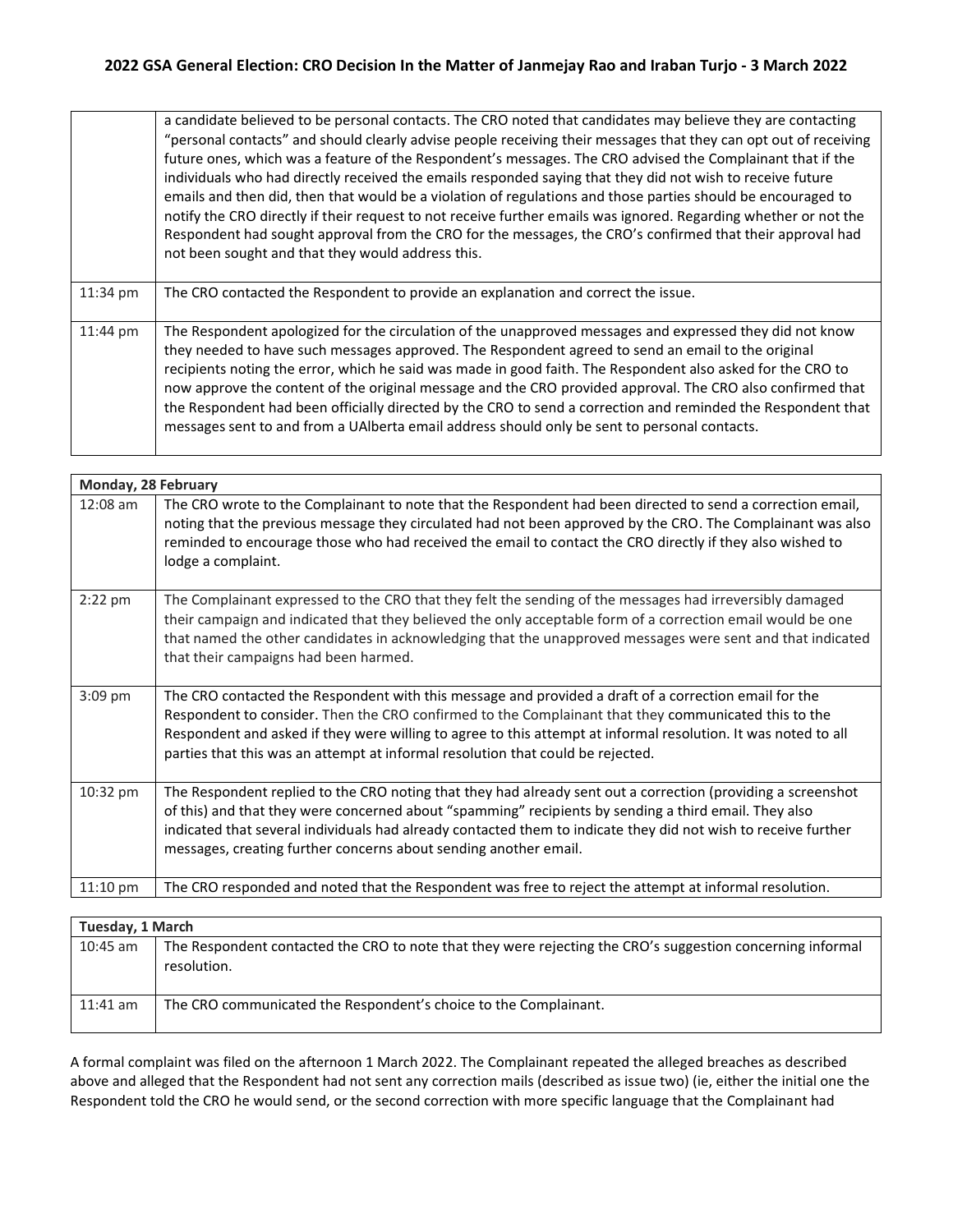requested as a part of the informal resolution process). Furthermore, the Complainant indicated that while the first issue described above had been informally resolved, they now included it as part of their formal complaint.

In support of the allegation that the Respondent had emailed non-personal contacts *en masse*, the Complainant provided three screenshots of the original email sent by the Respondent (provided to the Complainant by individuals who requested anonymity). In support of the allegation that the Respondent had posted discriminatory content, the Complainant provided the same screenshot of a post made in the Facebook page of the Bangladeshi Students' Association at University of Alberta as described above. This screenshot was taken at 3:23 am on Sunday, 27 February (before the CRO had contacted the Respondent directing that the post be altered and the Respondent complying).

Subsequent to the filing of the complaint, the Complainant contacted the CRO and asked that certain additional measures be taken, including checking all votes received by the Respondent against a list of the recipients of the Respondent's original email.

Following receipt of this complaint, the CRO contacted the Respondent to provide a formal response, as per the process outlined in GSA Bylaw and Policy. In their response, the Respondent confirmed all of the information relayed above with: they were unaware that emails sent to and from a UAlberta address required approval of the CRO, immediately apologized for their oversight, got approval for future messaging, and issued a correction email (sharing screenshots to substantiate this). The Respondent likewise indicated that, while they were worried about sending too many emails, they wanted to ensure the issue was resolved effectively and, as such, had also reconsidered their earlier decision to not send a second correction email. This email was accordingly sent out (and it acknowledged that the Respondent's initial email was a mistake that disadvantaged the campaigns of the other two candidates in this race, naming each – which was what the Complainant previously indicated they wished to be included in a second correction email). The Respondent supplied screenshots in support. The response also indicated that the messages were sent to individuals with whom they had an e-class with or who they knew through mutual friendship circles and that they believed this was sufficient to consider them personal contacts. The Respondent likewise noted that their emails included an option for recipients to decline future contact, so that even if the Respondent's belief that they were personal contacts was incorrect, a mechanism was in place to address this.

#### List of Parties To the Complaint

**Complainant:** Janmejay Rao, candidate for GSA Vice-President External

**Respondent:** Iraban Turjo, candidate for GSA Vice-President External

#### Summary of Reasons For the Decision

- With respect to the first matter described above (which the Respondent did not address in their response), GSA Bylaw and Policy affords the CRO the opportunity to work towards informal resolution. In this instance, the Respondent complied immediately with my directive to him to alter the language in the social media post. As the issue was rectified promptly, and I do not believe the statement in question rises to the level of discrimination (ie, the post noted the Respondent was excited to represent graduate students of his nationality; it did not encourage people to not vote for others of different nationalities, nor did it assert that the Respondent's nationality made them a better candidate, etc than candidates of other nationalities). I do not believe GSA Bylaw and Policy was breached in this instance.
- GSA Bylaw and Policy clearly notes that campaign materials sent to and from UAlberta email addresses must be approved by the CRO and that it is the responsibility of candidates to familiarize themselves with the relevant regulations and abide by them. In this regard, the Respondent did breach the provisions of GSA Bylaw and Policy. However, the Respondent, before a formal complaint was filed, apologized for this and complied with my directive that a correction email be sent. I believe a good faith error was made in this instance. I also appreciate that the Respondent did not feel a second correction email was necessary (as the Complainant indicated he wanted to be sent) and did not wish to spam people. As this was at the stage of informal resolution, the Respondent was free to decline to send a second correction email. I will also note, as described above, that the Respondent has now reconsidered this and sent a second correction email in the interests of resolving this matter (providing screenshots as proof). While the complaint alleges that no initial correction email was sent, proof of this in the form of screenshots were provided in the response.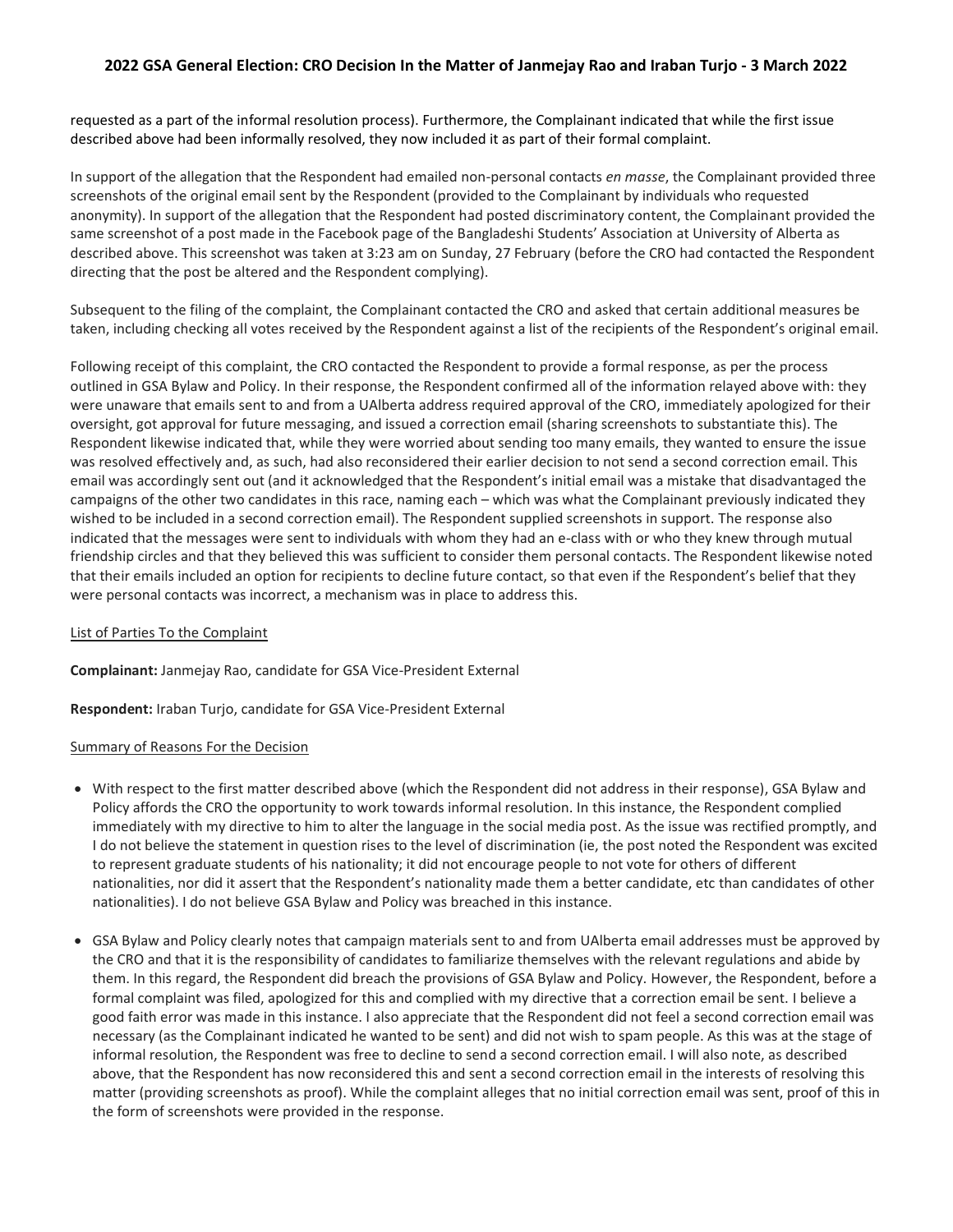- With respect to whether the messages were sent *en masse* to non-personal contacts, GSA Bylaw and Policy does not define "personal contacts" as any such definition would be subjective and open to multiple differing interpretations. At the All-Candidates' Meeting, candidates were informed that, to determine whether someone was a personal contact, common sense should be used and that personal contacts were people that candidates had an established relationship with, people they "knew." By including in all emails to perceived personal contacts a means to decline receiving further emails, candidates are able to make initial good faith assumptions about who is a personal contact and then correct those assumptions based on the responses they get and refrain from further contact with those individuals who do not see themselves as the personal contacts of the candidates.
- The screenshots provided by both the Complainant and the Respondent clearly indicate that this messaging was present in the emails that the Respondent sent and I am satisfied with the Respondent's explanation that, by virtue of being in class settings and having mutual friends with the recipients, it was reasonable that he considered them personal contacts. I do not believe GSA Bylaw and Policy was breached in this instance. Likewise, while the Complainant has asserted that hundreds and even thousands of graduate students received these emails, no proof of this has been offered and no other complaints have come forward.
- Acknowledging that the section of GSA Bylaw and Policy prohibiting candidates from sending emails to and from UAlberta addresses without the content being approved by the CRO was undeniably breached, the impact of this breach on the outcome of the 2022 GSA General Election was considered. I have determined that there is no basis to believe that this particular breach would have substantially changed the outcome of the 2022 GSA General Election (that individuals may have been contacted by a candidate does not mean they would necessarily have voted for that particular candidate over another candidate – likewise, the content of the message said nothing negative or otherwise inflammatory about the other candidates, which is why I approved its circulation after the fact). Finally, the breach was promptly addressed by the Respondent, who also then took further remedial action to satisfy the concerns of the Complainant. As the provisional results of the election (released as the adjudication of this complaint was in progress) demonstrate, the Complainant received more votes than the Respondent and so the it seems inaccurate to suggest that the Respondent's action damaged the campaign of the Complainant in any appreciable way.

#### Decision

As per GSA Bylaw and Policy, Section I.BYL.1.1: "the fundamental principle underlying GSA elections is that they are to be fair, respect the wishes of voters, and conducted in a manner that reflects the excellent, positive reputation of the GSA." It is clear that there was one breach of GSA Bylaw and Policy (as noted above, I am not of the opinion that any other breaches occured). However, I do not believe that this relatively minor breach (which was promptly rectified by the Respondent, well before a formal complaint was filed) altered the outcome of this highly contested race for Vice-President External, and no penalty will be issued. It seems further unnecessary to do so as the Complainant (as per the provisional results of voting) received more votes than the Respondent.

As noted above, subsequent to the filing of this complaint, the Complainant contacted the CRO and asked that certain additional measures be taken, including checking all votes received by the Respondent against a list of the recipients of the Respondent's original email. When voters access the ballot they are assured that their votes are cast anonymously. I think it is inappropriate for a CRO to violate this by checking the votes of individual graduate students and decline to do so. Likewise, that someone was contacted by a candidate and later voted for that candidate is not a clear indication that the only motivation they had for voting that way was because they were contacted.

I appreciate that in an election, candidates hard work to advance their campaigns and sometimes oversights can occur. I appreciate the quick responses and willingness to approach informal resolution, as well as issue corrections, that has been demonstrated in this instance. After working through this complaint with the GSA Elections and Referenda Committee, we are united in expressing the hope that, in all election processes, candidates will run positive campaigns, correct missteps that may occur, honour the provisions of GSA Bylaw and Policy to treat all involved with respect, and work to uphold the integrity of the elections process and the reputation of the GSA.

#### Process By Which the Decision Was Reached